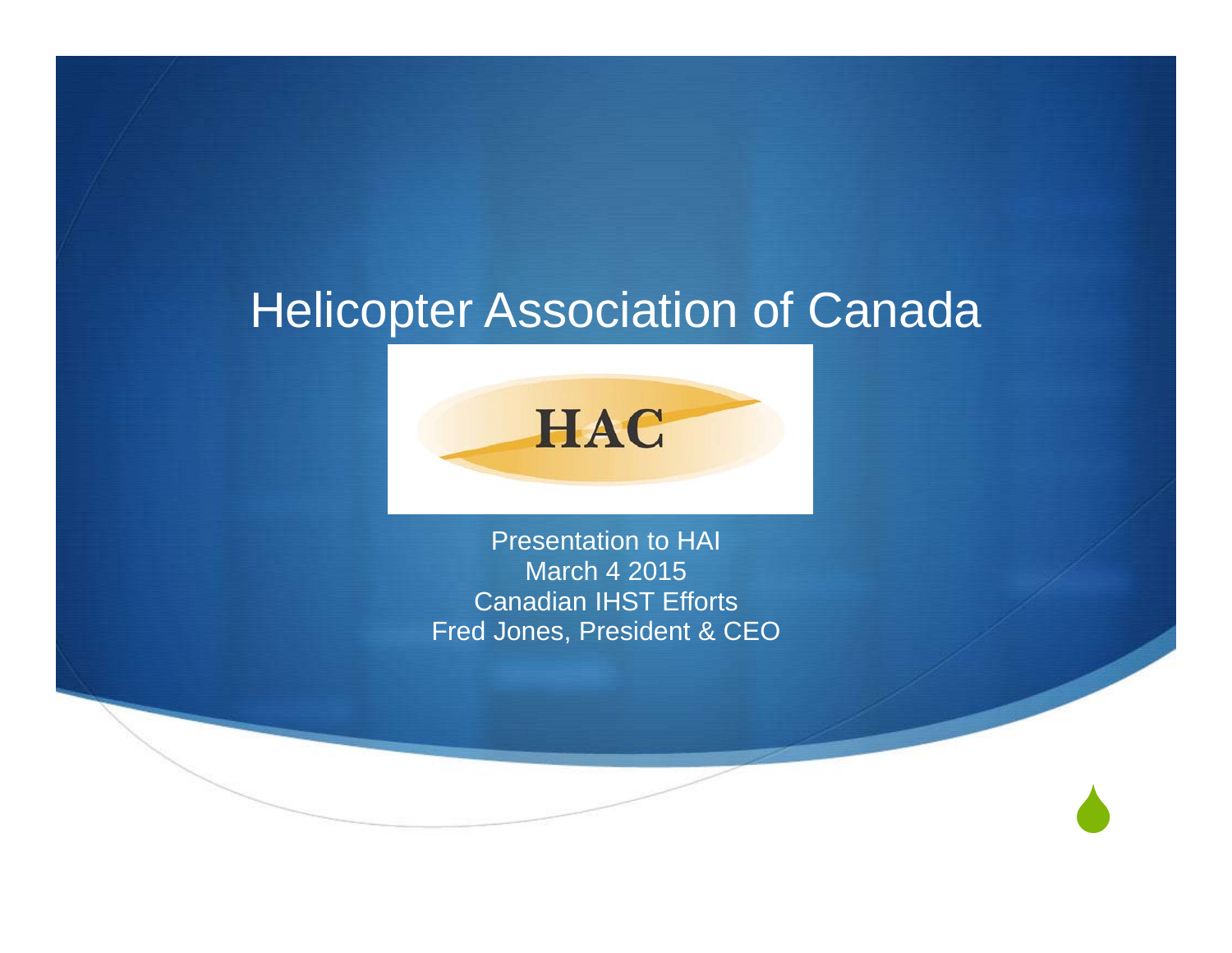# Orientation - About HAC & the Canadian Industry

- $\blacklozenge$  Not-For-Profit Corporation
	- $\blacklozenge$ Promote Safety
	- $\blacklozenge$  Promote a healthy regulatory and political climate to allow the Canadian industry to flourish
	- ◆ Educate members and the public about the industry
	- $\blacklozenge$ Promote the use of helicopters in Canada
- $\blacklozenge$  About 2000 Civil Helicopters in Canada – largely seasonal utility operations 70% SE Turbine aircraft, Oil & Gas, Fire Fighting, Heli-Logging, Seismic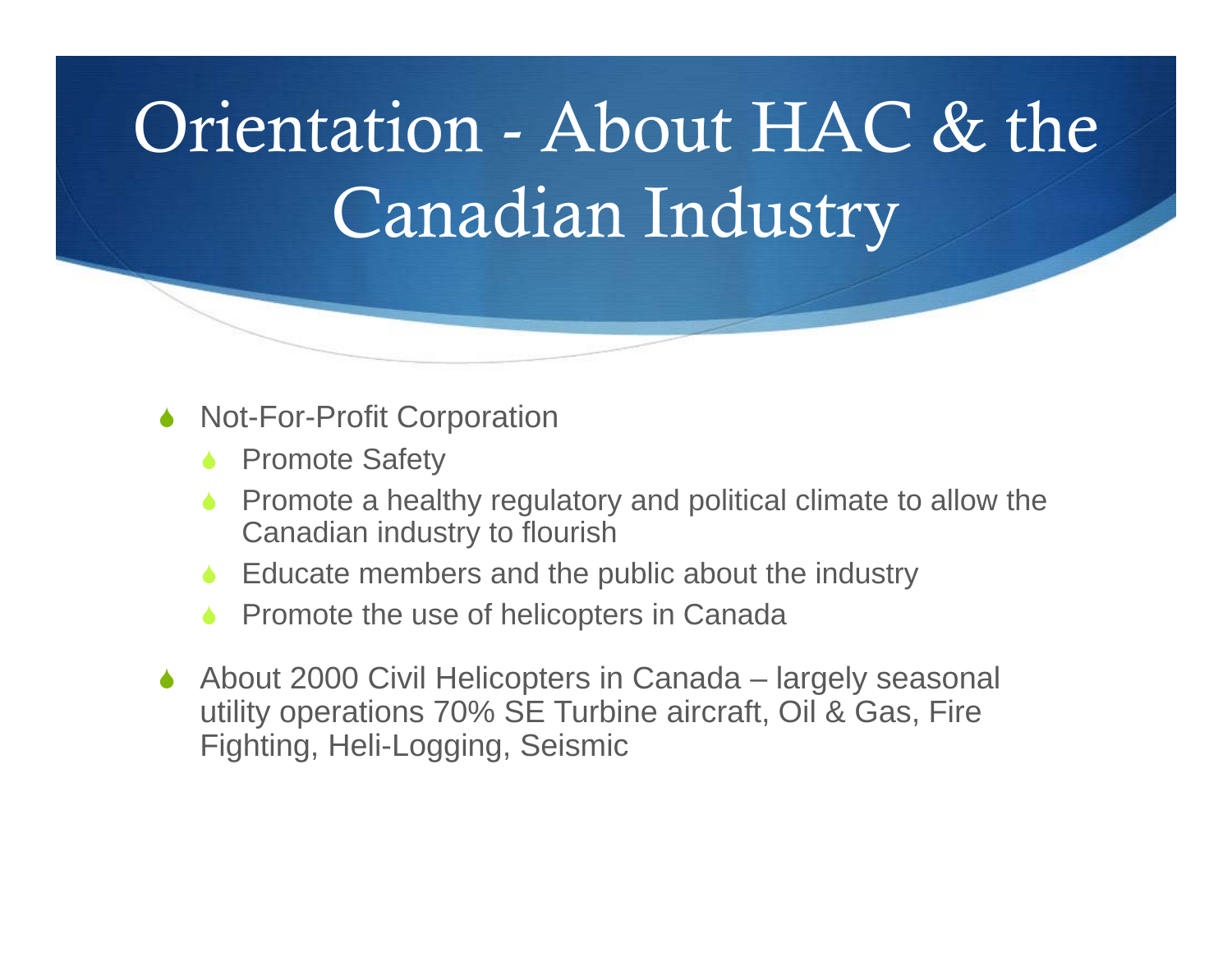

- ◆ 80% of the Civil Helicopters in Canada today are operated by HAC Members
- ◆ 135 Operator-Members, and 170 Associates that support the industry
- ◆ Canada's Largest Aviation Convention and Trade Show 20th Anniversary November 13-15 2015 in Vancouver www.h-a-c.ca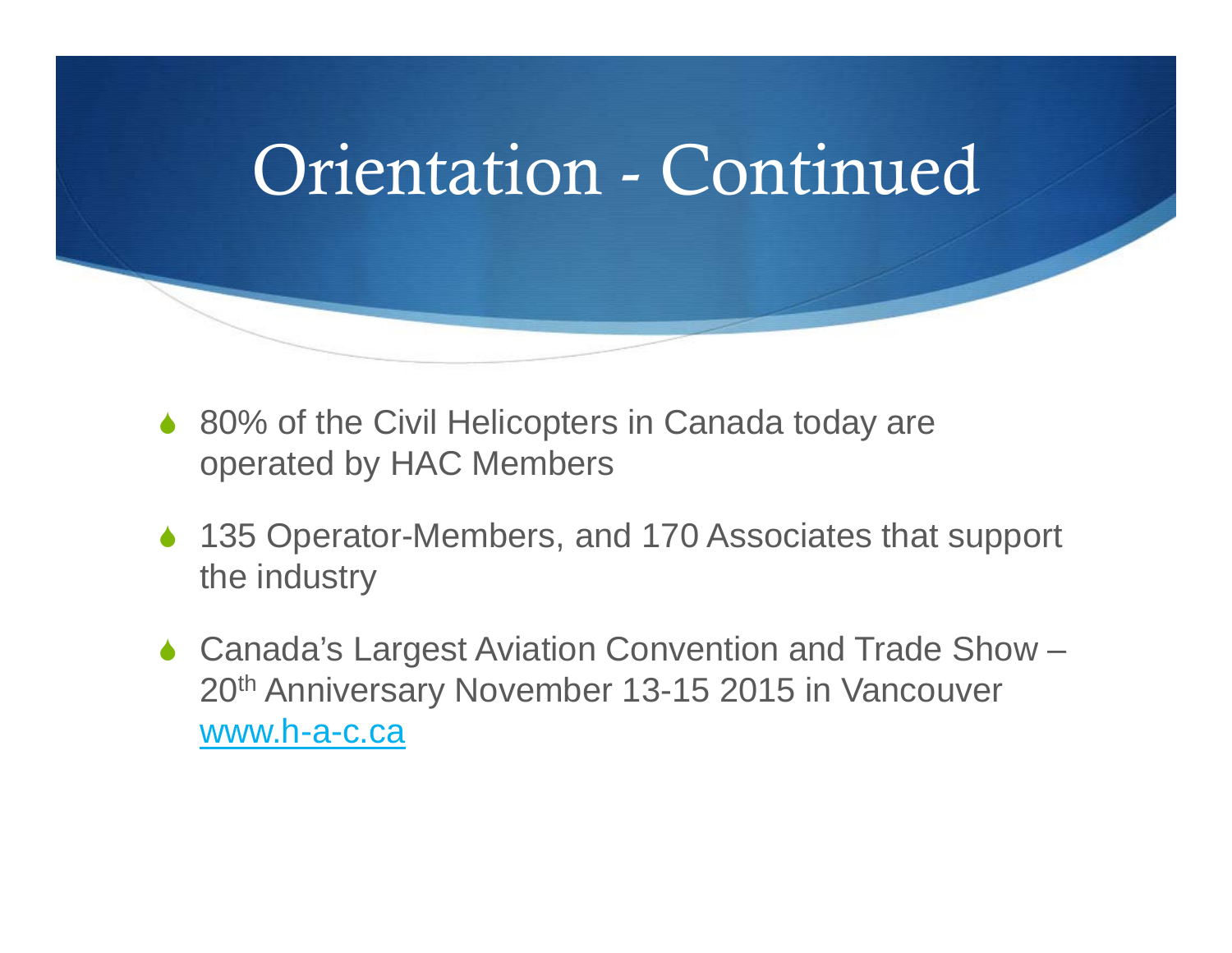## Work by the Canadian JHSAT

- $\blacklozenge$  Our JSAT Analysis of the Canadian accidents revealed:
	- è Disproportionate Number of piston-powered accidents

#### **Top Problem Statements**

- è Lack of Data – Searchable Data for the purpose of conducting RAs
- è Pilot Judgment
- Ò Mission Risk
- Ò Safety Management
- è Training Deficiencies
- Ò Pilot Situational Awareness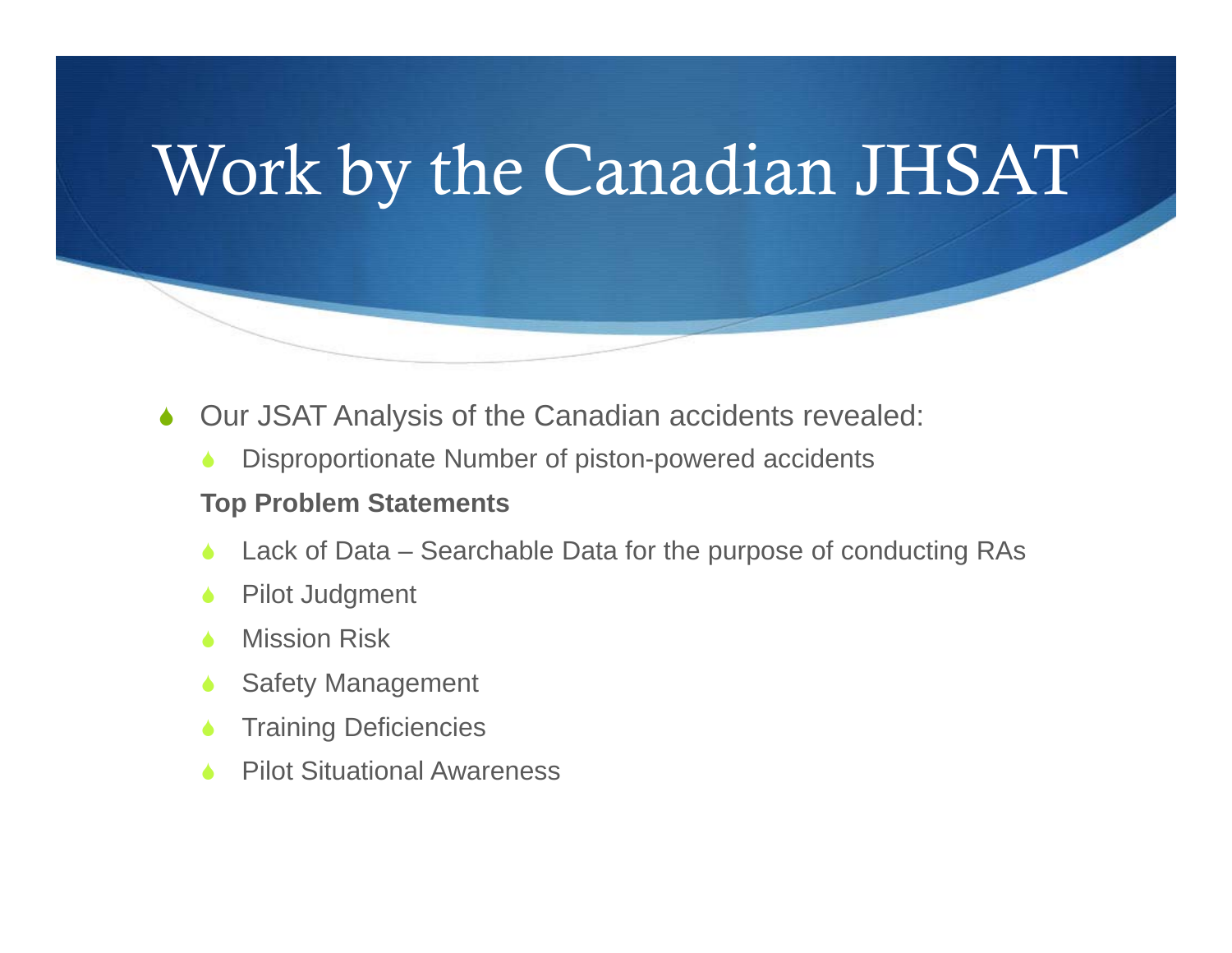### JSHAT Recommendations

#### A Few Top Recommendation

- ◆ Development of Industry Best Practices to ensure strong Company SOPs
- ◆ SMS
- **◆ Enhanced Training**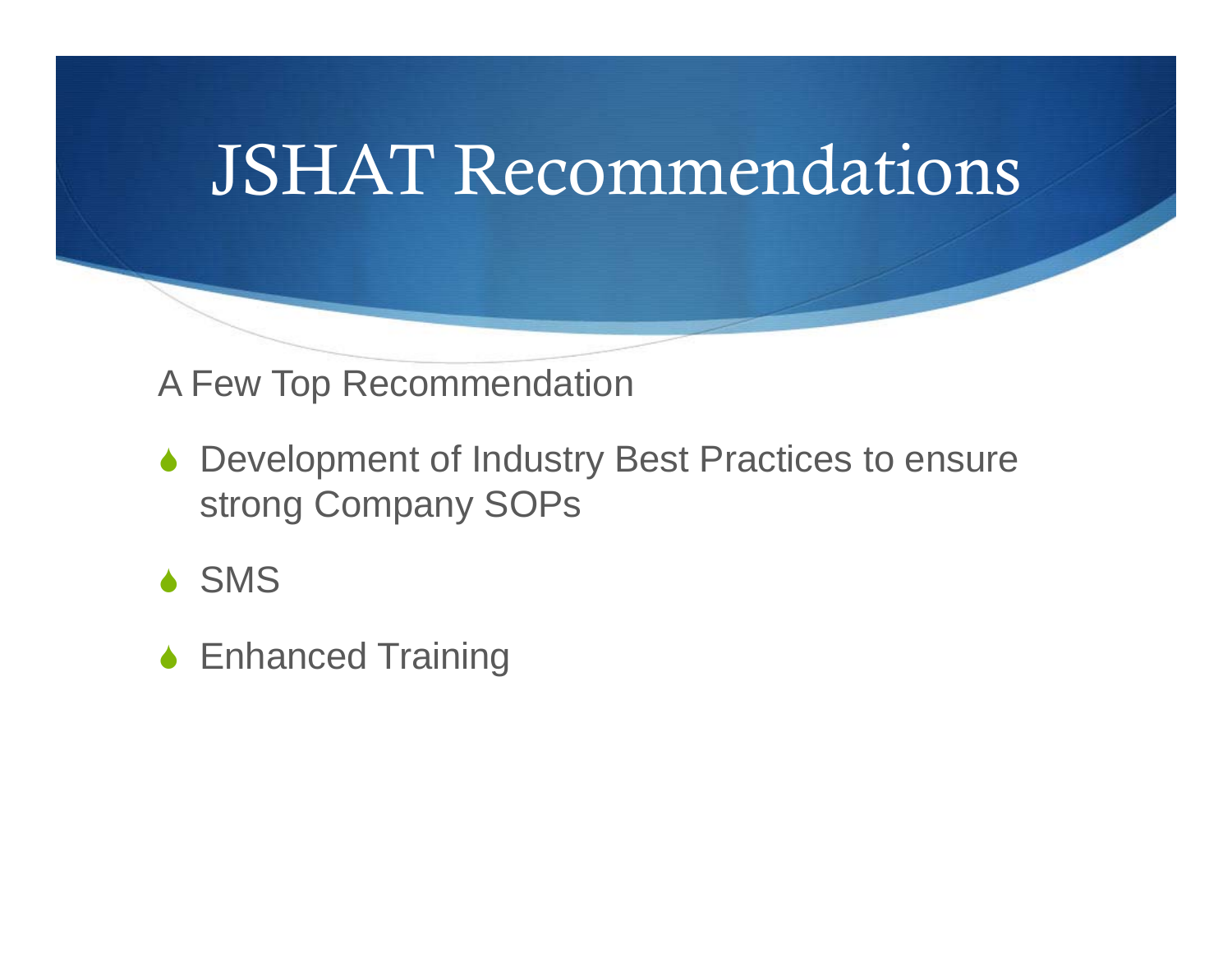# Some Top Recommendations - Continued

- In-Flight Risk Assessments
- Enhanced use of Training Devices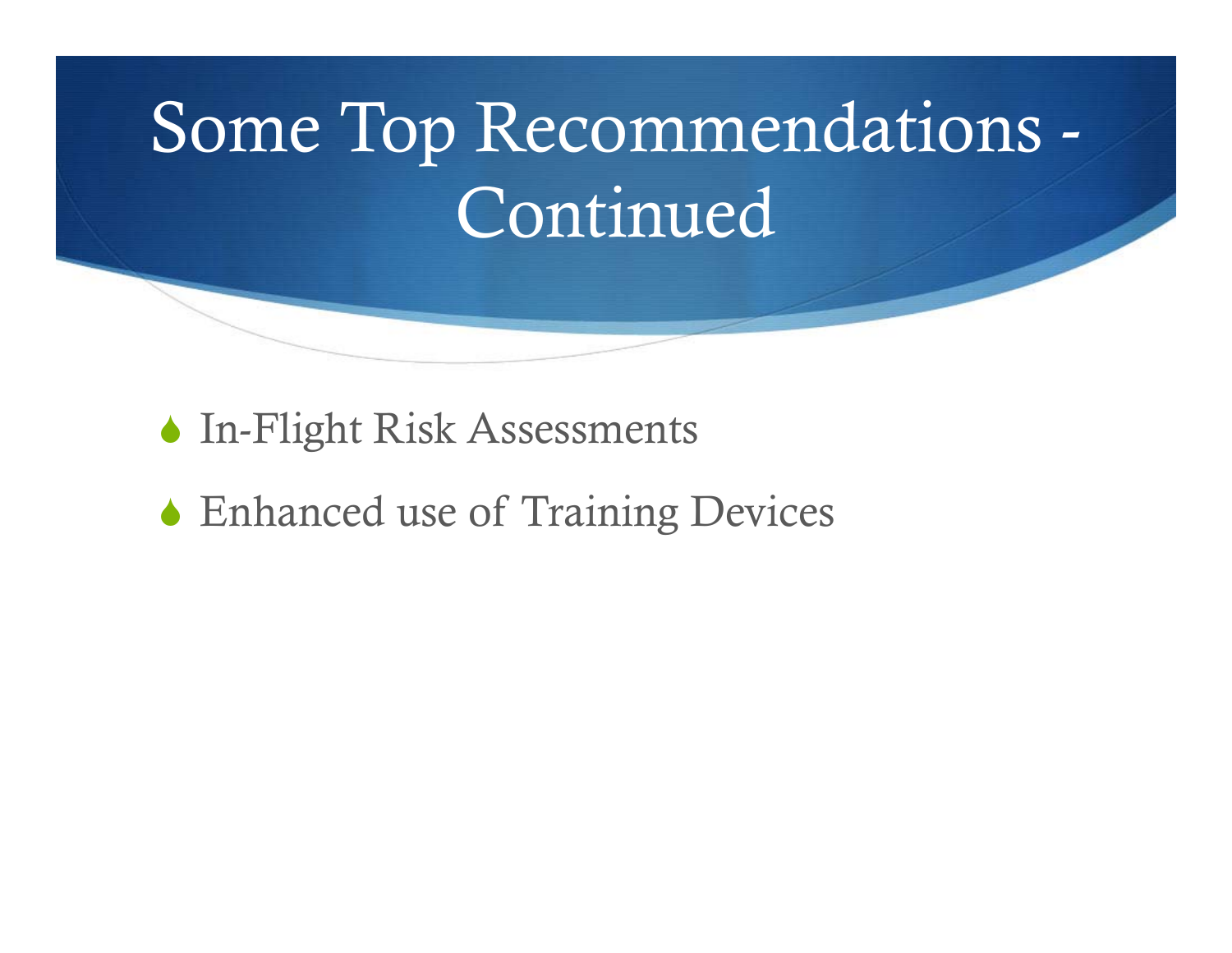### Since then …

- ◆ HAC's Committees have developed
	- $\blacklozenge$ Pilot Competencies for Helicopter Wildfire Operations
	- $\blacklozenge$ Fixed Long Line Class D Best Practice
	- $\blacktriangle$ Utility Flight Operations Best Practices
	- $\blacklozenge$  Helicopter Guidelines for Canadian On-Shore Seismic **Operations**
	- $\blacktriangle$ Heli-Ski Training Guidelines
	- $\bullet$ Mountain Flying Guidelines
	- $\blacklozenge$  General Charter Operations Best Practices (under development)
	- $\blacklozenge$ Information on the above is available at www.h-a-c.ca